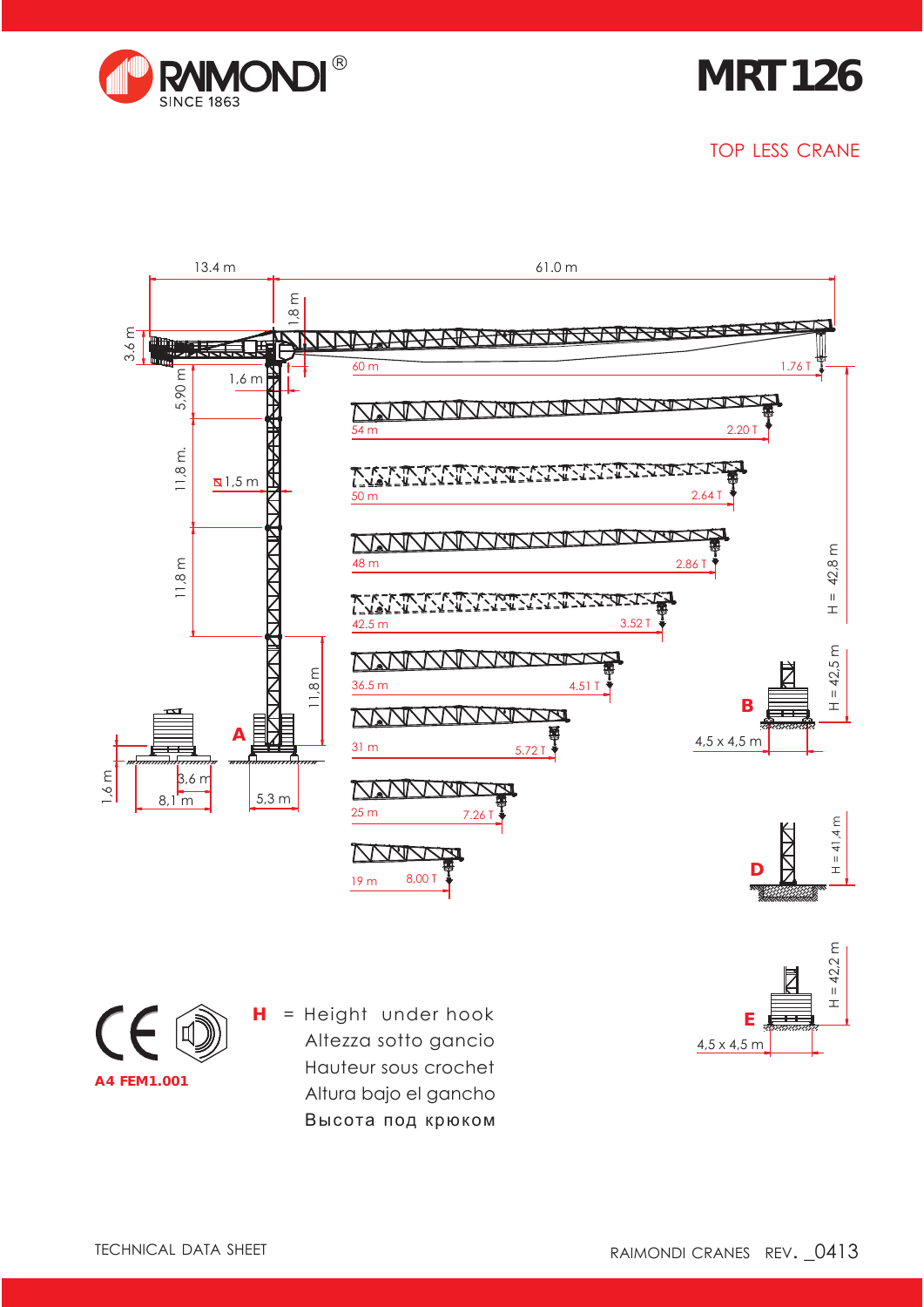

# **MRT 126**

#### **LOAD DIAGRAMS 8.0 T**

DIAGRAMMA DI PORTATA / DIAGRAMME DE CHARGE UTILE / CURVAS DE CARGA / ДИАГРАММА ГРУЗОПОДЪЕМНОСТИ

| 8.000 Kg   |      |      |      |      |      |      |      |      |      |
|------------|------|------|------|------|------|------|------|------|------|
| <b>JIB</b> | 19.0 | 25.0 | 31.0 | 36.5 | 42.5 | 48.0 | 50.0 | 54.0 | 60.0 |
| 1,6        | 19.0 | 22.9 | 22.9 | 21.8 | 20.4 | 19.3 | 18.8 | 17.5 | 16.2 |
| 14         | 8000 | 8000 | 8000 | 8000 | 8000 | 8000 | 8000 | 8000 | 8000 |
| 16         | 8000 | 8000 | 8000 | 8000 | 8000 | 8000 | 8000 | 8000 | 8000 |
| 19         | 8000 | 8000 | 8000 | 8000 | 8000 | 8000 | 7894 | 7281 | 6717 |
| 21         |      | 8000 | 8000 | 8000 | 7742 | 7276 | 7066 | 6515 | 6006 |
| 22         |      | 8000 | 8000 | 7902 | 7355 | 6911 | 6711 | 6186 | 5701 |
| 23         |      | 7955 | 7945 | 7526 | 7003 | 6579 | 6388 | 5887 | 5424 |
| 24         |      | 7593 | 7582 | 7181 | 6681 | 6276 | 6093 | 5613 | 5171 |
| 25         |      | 7260 | 7250 | 6866 | 6386 | 5998 | 5823 | 5363 | 4939 |
| 26         |      |      | 6944 | 6575 | 6115 | 5742 | 5574 | 5132 | 4725 |
| 27         |      |      | 6662 | 6307 | 5864 | 5506 | 5344 | 4919 | 4527 |
| 28         |      |      | 6400 | 6059 | 5632 | 5287 | 5131 | 4722 | 4345 |
| 29         |      |      | 6157 | 5828 | 5417 | 5083 | 4933 | 4539 | 4175 |
| 30         |      |      | 5931 | 5613 | 5216 | 4894 | 4749 | 4368 | 4017 |
| 31         |      |      | 5720 | 5412 | 5028 | 4717 | 4577 | 4209 | 3869 |
| 32         |      |      |      | 5224 | 4853 | 4552 | 4416 | 4060 | 3731 |
| 33         |      |      |      | 5048 | 4688 | 4397 | 4265 | 3920 | 3601 |
| 34         |      |      |      | 4883 | 4534 | 4251 | 4123 | 3788 | 3479 |
| 35         |      |      |      | 4727 | 4388 | 4114 | 3990 | 3665 | 3365 |
| 36         |      |      |      | 4580 | 4251 | 3984 | 3864 | 3548 | 3257 |
| 36.5       |      |      |      | 4510 | 4185 | 3922 | 3804 | 3492 | 3205 |
| 37         |      |      |      |      | 4122 | 3862 | 3745 | 3438 | 3155 |
| 38         |      |      |      |      | 3999 | 3746 | 3633 | 3334 | 3058 |
| 39         |      |      |      |      | 3883 | 3637 | 3526 | 3235 | 2967 |
| 40         |      |      |      |      | 3772 | 3533 | 3425 | 3141 | 2880 |
| 41         |      |      |      |      | 3668 | 3434 | 3329 | 3052 | 2797 |
| 42         |      |      |      |      | 3568 | 3340 | 3237 | 2968 | 2719 |
| 42.5       |      |      |      |      | 3520 | 3295 | 3193 | 2927 | 2681 |
| 43         |      |      |      |      |      | 3251 | 3150 | 2887 | 2644 |
| 44         |      |      |      |      |      | 3165 | 3067 | 2810 | 2573 |
| 45         |      |      |      |      |      | 3084 | 2988 | 2737 | 2505 |
| 46         |      |      |      |      |      | 3006 | 2912 | 2666 | 2440 |
| 47         |      | 26   |      |      |      | 2931 | 2840 | 2599 | 2377 |
| 48         |      |      |      |      |      | 2860 | 2770 | 2535 | 2318 |
| 49         |      |      |      |      |      |      | 2704 | 2473 | 2261 |
| 50         |      |      |      |      |      |      | 2640 | 2414 | 2206 |
| 51         |      |      |      |      |      |      |      | 2357 | 2153 |
| 52         |      |      |      |      |      |      |      | 2303 | 2103 |
| 54         |      |      |      |      |      |      |      | 2200 | 2007 |
| 56         |      |      |      |      |      |      |      |      | 1919 |
| 60         |      |      |      |      |      |      |      |      | 1760 |
| ₩          |      |      |      |      |      |      |      |      |      |

 $\mathbb{F}$ + 80 Kg

ULTRALIFT \_ALL INTERMEDIATE LOADS ARE DECREASED OF 10% IF THE CRANE IS NOT EQUIPPED WITH ULTRALIFT CONTROL / SENZA IL SISTEMA ULTRALIFT TUTTE LE PORTATE INTERMEDIE DIMINUISCONO IL CARICO DEL 10% / LES CHARGES INTERMEDIAIRES SONT DIMINUÉES DE 10% SI LA GRUE N'EST PAS ÉQUIPÉ D'UN CONTROLE ULTRALIFT / SIN EL SISTEMA ULTRALIFT LOS MISURA INTERMEDIOS DISMINUIR EL CARICO DEL 10% / БЕЗ ULTRALIFT ПРОМЕЖУТОЧНОЙ УМЕНЬШАЕТСЯ НА 10% НАГРУЗКИ.